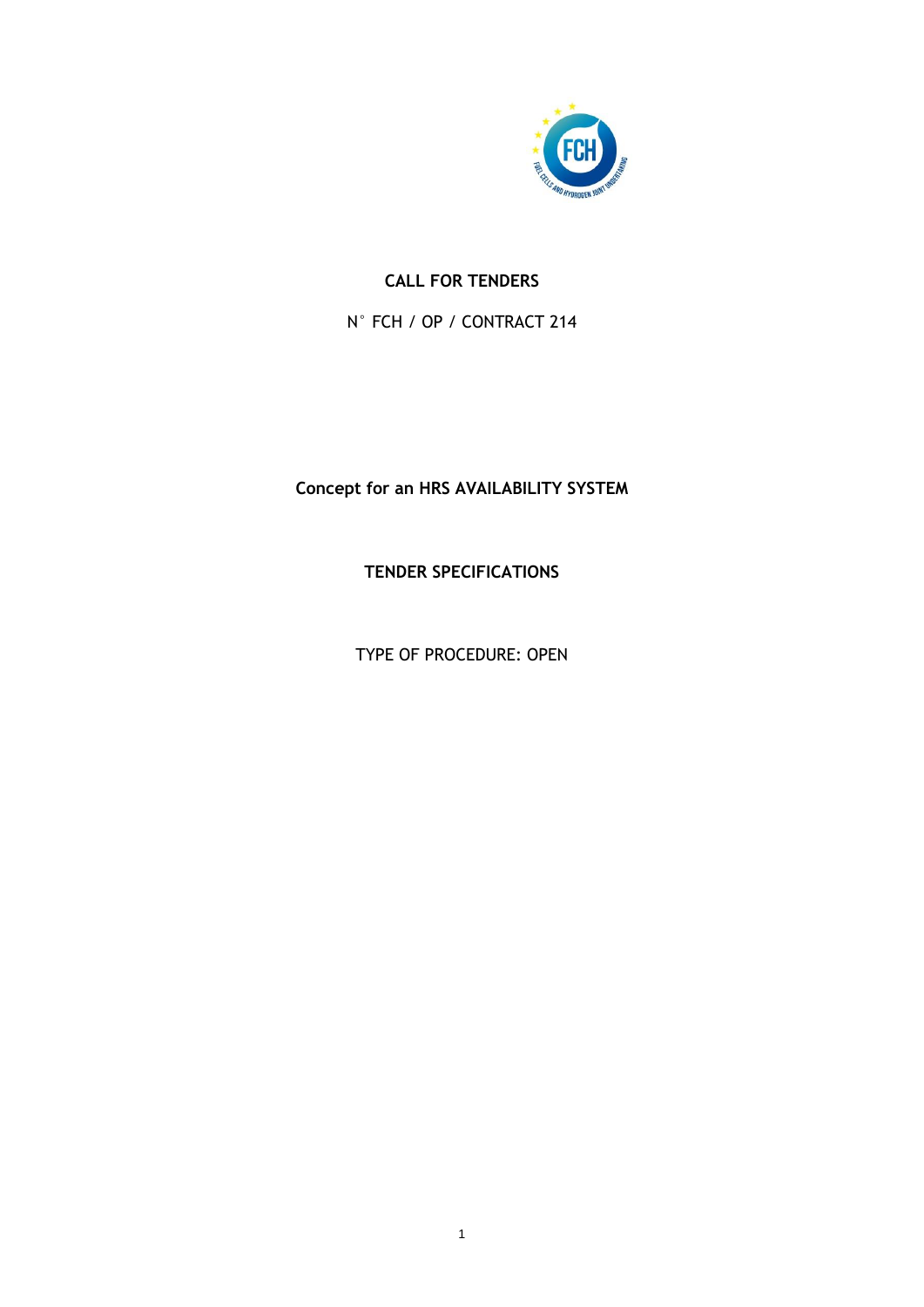# **TABLE OF CONTENTS**

<span id="page-1-0"></span>

| 1. |                                                    |
|----|----------------------------------------------------|
|    |                                                    |
|    |                                                    |
|    |                                                    |
|    |                                                    |
|    |                                                    |
|    |                                                    |
|    |                                                    |
|    |                                                    |
|    |                                                    |
|    |                                                    |
| 2. |                                                    |
|    | 2.1. General background and reference documents  7 |
|    |                                                    |
|    |                                                    |
|    |                                                    |
|    |                                                    |
|    | 2.6. Cooperation with FCH 2 JU and methodology  13 |
|    |                                                    |
| 3. | CONTENT, STRUCTURE AND GRAPHIC REQUIREMENTS OF THE |
|    |                                                    |
|    |                                                    |
| 4. |                                                    |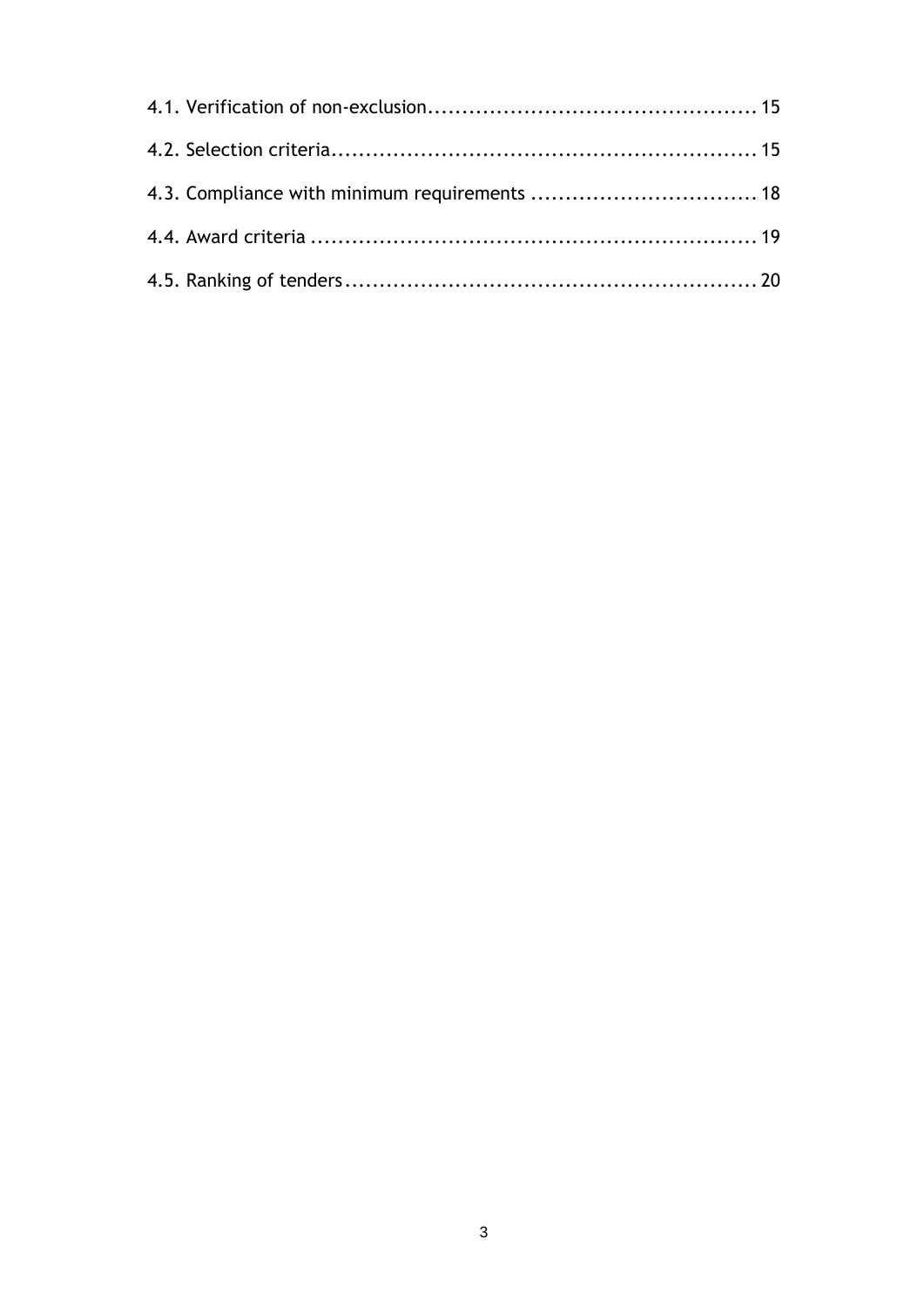### **1. INFORMATION ON TENDERING**

### <span id="page-3-1"></span><span id="page-3-0"></span>**1.1. Participation**

Participation in this procurement procedure is open on equal terms to all natural and legal persons coming within the scope of the Treaties, as well as to international organisations.

It is also open to all natural and legal persons established in **Overseas Countries and Territories** (OCT) as listed in the Annex II of the TFEU; and to all natural and legal persons established in Iceland, Norway and Lichtenstein, as per the EEA Agreement $^1\!.$ 

### **Notice for tenderers from United Kingdom:**

Please be aware that after the UK's withdrawal from the EU, the rules of access to EU procurement procedures of economic operators established in third countries will apply to tenderers from the UK depending on the outcome of the negotiations. In case such access is not provided by legal provisions in force, tenderers from the UK could be rejected from the procurement procedure.

### <span id="page-3-2"></span>**1.2. Contractual conditions**

The tenderer should bear in mind the provisions of the draft **Direct Service Contract** which specifies the rights and obligations of the contractor, particularly those on **payments, performance of the contract, confidentiality, intellectual property and checks and audits**.

### <span id="page-3-3"></span>**1.3. Contract Duration**

The service contract resulting from this call for tender will enter into force on the date on which it is signed by the last contracting party.

The service contract will have a maximum duration of 12 months from the date on which it enter into force, and can be extended for an additional period of 6 months via a written agreement.

The service contract must be signed by the contractor first and returned to the contracting authority.

#### <span id="page-3-4"></span>**1.4. Volume of the contract**

 $\overline{a}$ 

The global value of the service contract is estimated to be **no more than EUR 300.000** over the maximum possible duration of 18 months (12 months duration of the contract plus a possibility for extension for an additional period of 6 months through written agreement).

Art. 65 of the EEA Agreement, Annex XVI and Art. 7 of Protocol 1 to this Agreement.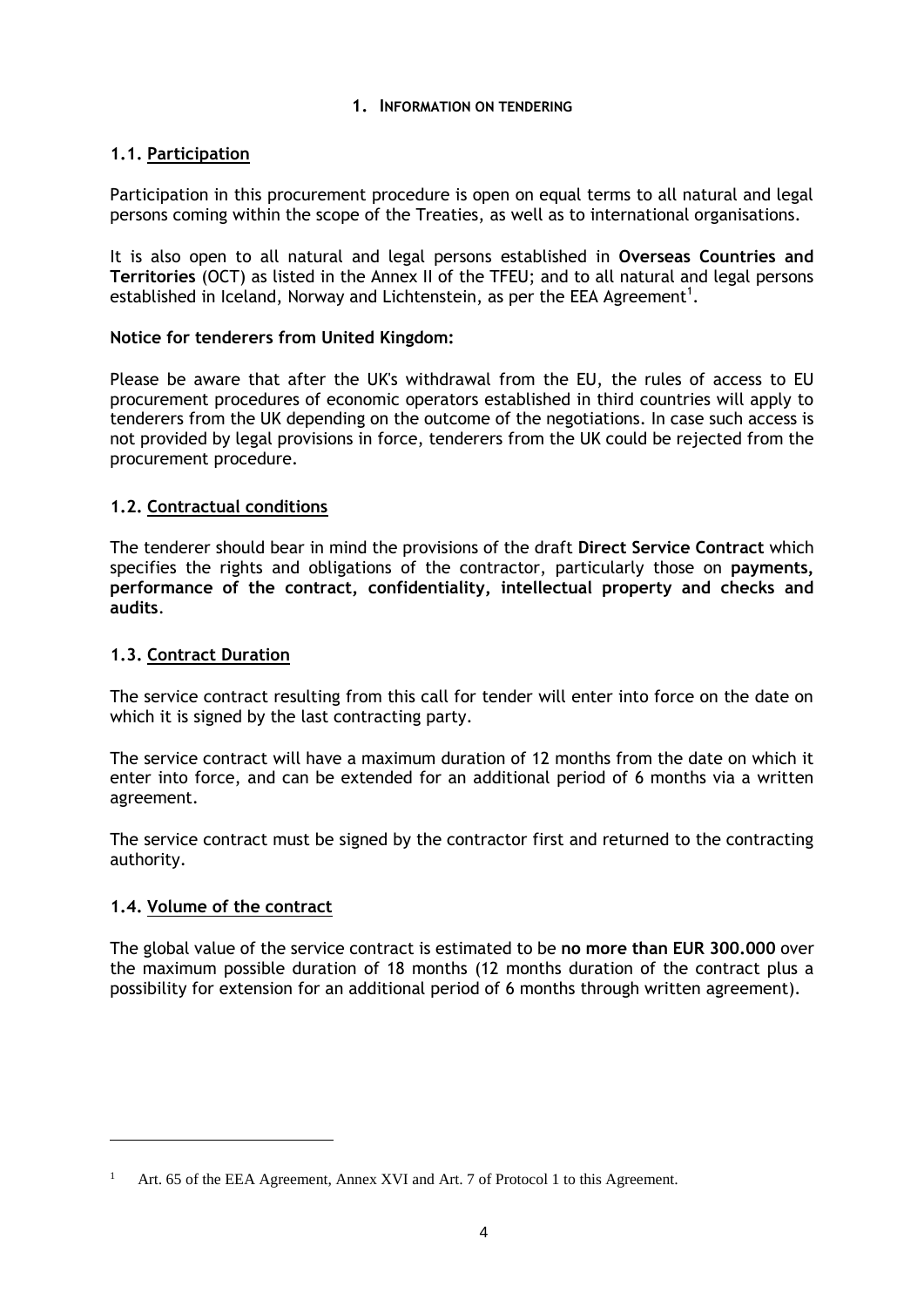### <span id="page-4-0"></span>**1.5. Variants**

Variants are not allowed. Tenderers may not submit bids for only part of the services required.

#### <span id="page-4-1"></span>**1.6. Compliance with applicable law**

The tender must comply with applicable environmental, social and labour law obligations established by Union law, national legislation, collective agreements or the international environmental, social and labour conventions listed in Annex X to Directive 2014/24/EU $^2$ .

#### <span id="page-4-2"></span>**1.7. Joint tenders**

A joint tender is a situation where a tender is submitted by a group of economic operators (natural or legal persons). Joint tenders may include subcontractors in addition to the members of the group.

In case of joint tender, all members of the group assume joint and several liability towards the Contracting Authority for the performance of the contract as a whole, i.e. both financial and operational liability. Nevertheless, tenderers must designate one of the economic operators as a single point of contact (the leader) for the Contracting Authority for administrative and financial aspects as well as operational management of the contract.

After the award, the Contracting Authority will sign the contract either with the leader on behalf of all members of the group, authorised by the other members via powers of attorney.

#### <span id="page-4-3"></span>**1.8. Subcontracting**

Subcontracting is permitted but the contractor will retain full liability towards the Contracting Authority for performance of the contract as a whole.

Tenderers are required to identify all subcontractors whose share of the contract is above 20 % and/or whose capacity is necessary to fulfil the selection criteria. Please note that if subcontractors are proposed and identified as requested above, the declaration relating to the exclusion criteria must be provided by each of them.

During contract performance, the change of any subcontractor identified in the tender or additional subcontracting will be subject to prior written approval of the Contracting Authority.

#### <span id="page-4-4"></span>**1.9. Structure and content of the tender**

The tenders must be presented as follows:

Part A: Identification of the tenderer (see section 1.7)

Part B: Non-exclusion (see section 4.1)

 $\overline{a}$ 

<sup>2</sup> Directive 2014/24/EU of the European Parliament and of the Council of 26 February 2014 on public procurement and repealing Directive 2004/18/EC (OJ L 94, 28.3.2014, p. 65).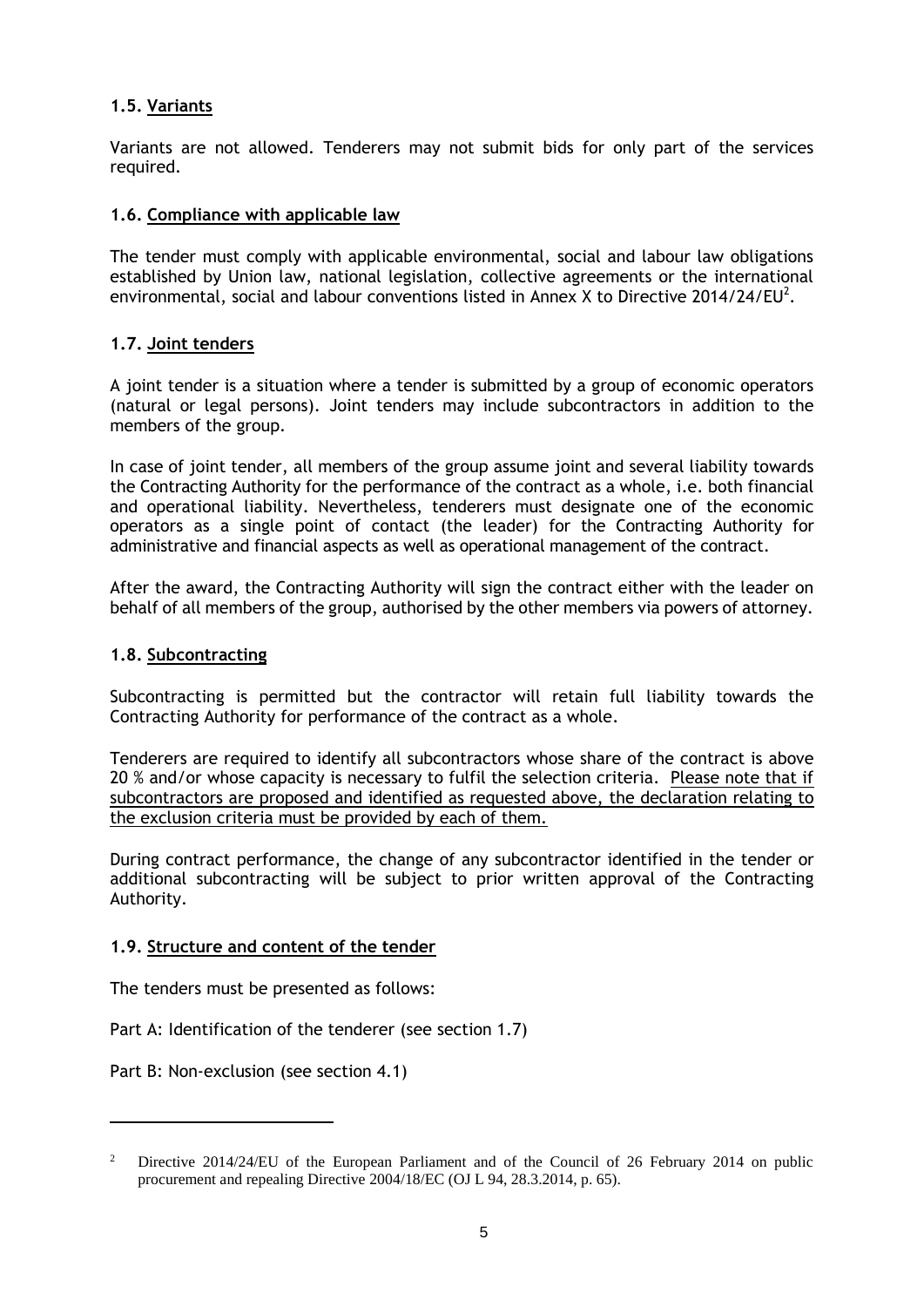#### Part C: Selection (see section 4.2)

#### Part D: Technical offer

The technical offer must cover all aspects and tasks required in the technical specifications and provide all the information needed to apply the award criteria. Offers deviating from the requirements or not covering all requirements may be rejected on the basis of non-compliance with the tender specifications and will not be evaluated.

#### Part E: Financial offer

The price for the tender must be quoted in euro. Tenderers from countries outside the euro zone have to quote their prices in euro. The price quoted may not be revised in line with exchange rate movements. It is for the tenderer to bear the risks or the benefits deriving from any variation.

Prices must be quoted free of all duties, taxes and other charges, including VAT, as the FCH 2 JU is exempt from such charges under Articles 3 and 4 of the Protocol on the privileges and immunities of the European Union. The amount of VAT may be shown separately.

The quoted price must be a fixed amount which includes all charges (including travel and subsistence). Travel and subsistence expenses are not refundable separately.

#### **A breakdown of the price per output (result) and per task must be included in the quoted price**.

In case of joint tenders and /or subcontracting, the breakdown shall include the division of costs per consortium partner / subcontractor.

The tenderers shall give an indicative repartition of the price between different categories of costs (staff, travel including accommodation and per diem costs, publication costs, etc.) and the tasks/roles of the various staff members involved in the project.

#### <span id="page-5-0"></span>**1.10. Identification of the tenderer**

The tender must include a cover letter signed by an authorised representative presenting:

- the name of the tenderer
- all entities in case of joint tender and
- identified subcontractors if applicable
- the name of the single contact point (leader) in relation to this procedure.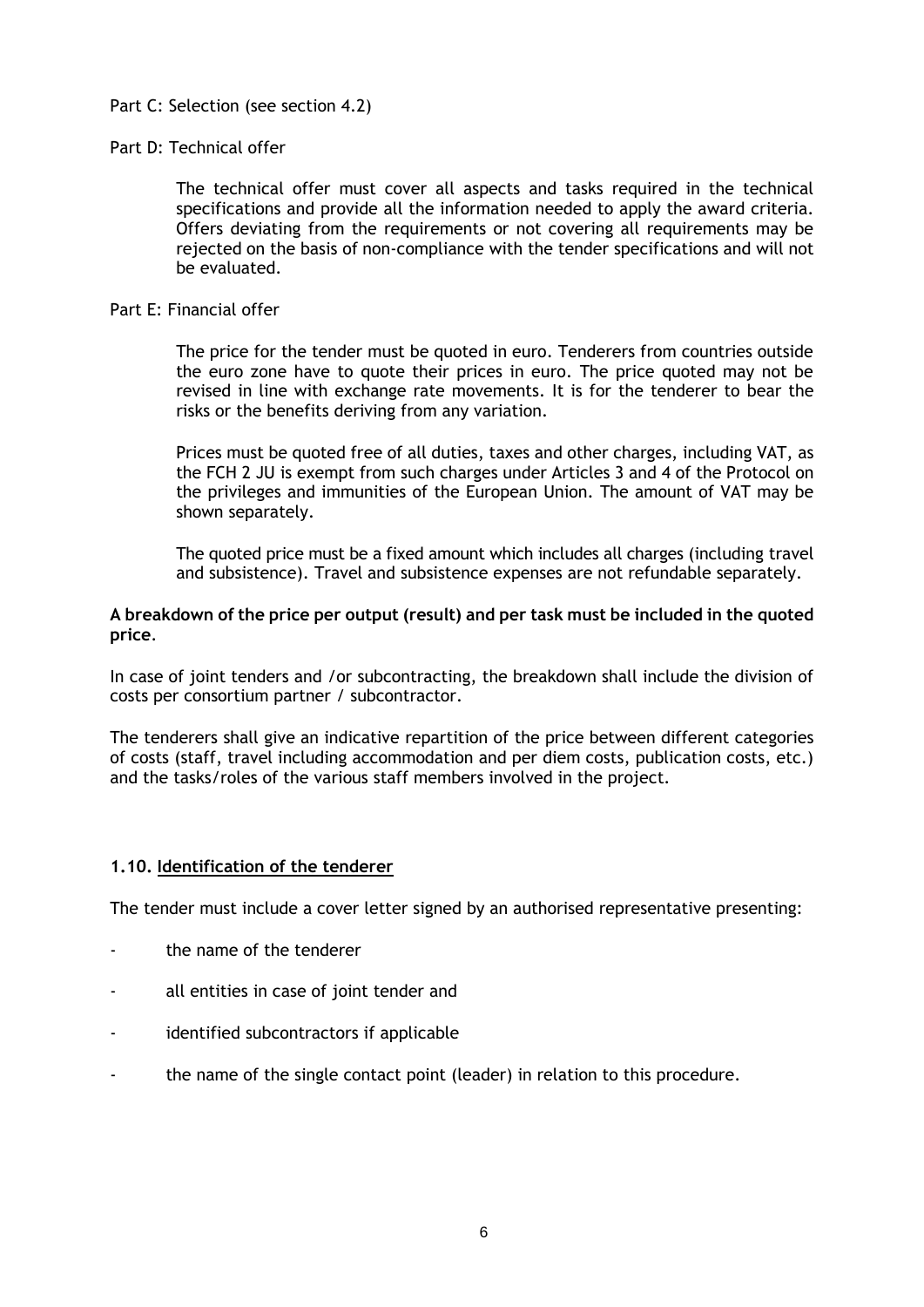The tenderer (and each member of the group in case of consortia or joint tender) must also declare whether it is a Small or Medium Size Enterprise in accordance with Commission Recommendation 2003/361/EC<sup>3</sup>. This information is used for statistical purposes only.

All tenderers (including all members of the group in case of joint tender) must provide a signed **Legal Entity Form** with its supporting evidence. The form is available on: [http://ec.europa.eu/budget/contracts\\_grants/info\\_contracts/legal\\_entities/legal\\_entities](http://ec.europa.eu/budget/contracts_grants/info_contracts/legal_entities/legal_entities_en.cfm) [\\_en.cfm](http://ec.europa.eu/budget/contracts_grants/info_contracts/legal_entities/legal_entities_en.cfm)

In case of joint tender, the cover letter must be signed either by an authorised representative for each member, or by the leader authorised by the other members with powers of attorney. The signed powers of attorney must be included in the tender as well. Subcontractors that are identified in the tender must provide a letter of intent signed by an authorised representative stating their willingness to provide the services presented in the tender and in line with the present tender specifications.

All tenderers (including all members of the group in case of joint tender) must provide a signed Legal Entity Form with its supporting evidence. The form is available on:

[http://ec.europa.eu/budget/contracts\\_grants/info\\_contracts/legal\\_entities/legal\\_entities](http://ec.europa.eu/budget/contracts_grants/info_contracts/legal_entities/legal_entities_en.cfm) [\\_en.cfm](http://ec.europa.eu/budget/contracts_grants/info_contracts/legal_entities/legal_entities_en.cfm)

Tenderers that are already registered in the FCH 2 JU's accounting system (i.e. they have already been direct contractors) must provide the form but are not obliged to provide the supporting evidence.

The tenderer (or the leader in case of joint tender) must provide a **Financial Identification Form** with its supporting documents. Only one form per tender should be submitted. No form is needed for subcontractors and other members of the group in case of joint tender. The form is available on:

[http://ec.europa.eu/budget/contracts\\_grants/info\\_contracts/index\\_en.cfm](http://ec.europa.eu/budget/contracts_grants/info_contracts/index_en.cfm)

### **2. TECHNICAL SPECIFICATIONS**

### <span id="page-6-1"></span><span id="page-6-0"></span>**2.1. General background and reference documents**

 $\overline{a}$ 

Hydrogen-powered vehicles are contributing to reach the emission targets of the Climate Change and of the Energy Union policies. Indeed, Fuel Cell Electric Vehicles – FCEVs - are silent, release only water at the tailpipe, and travel over long distances (500km) with one single 3 to 5 minutes short refuel.

Since 2015, companies such as Toyota, Hyundai, Honda and Symbio have put on the market their FCEVs, respectively the Toyota Mirai, the Honda Clarity, the Hyundai iX35, the Symbio Hy-Kangoo which can be leased or purchased under commercial conditions. They have announced new FCEVs and new generations of their existing models. Other European car OEMs

<sup>3</sup> <https://eur-lex.europa.eu/LexUriServ/LexUriServ.do?uri=OJ:L:2003:124:0036:0041:en:PDF>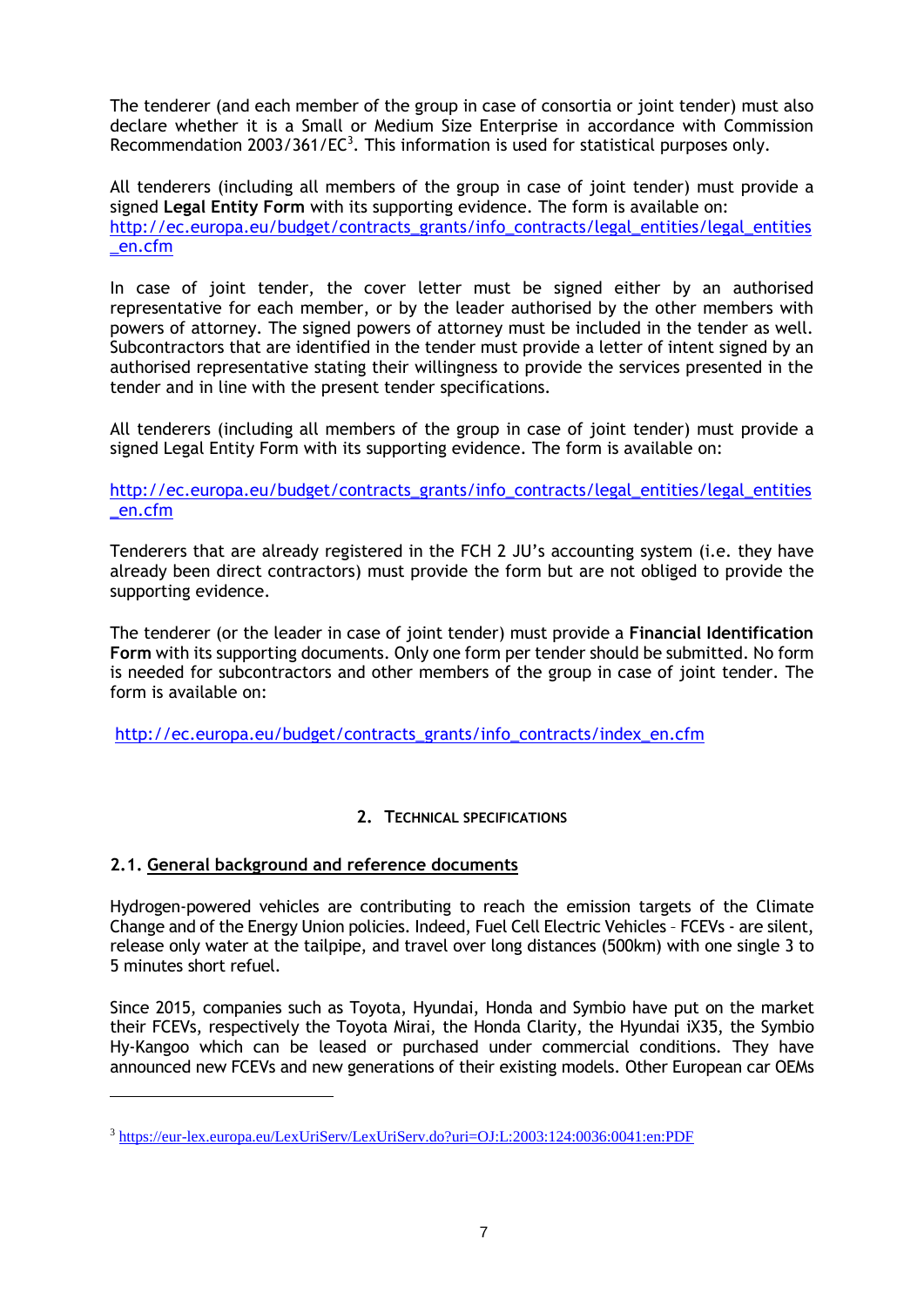are developing their own FCEV models and will soon deploy them: Daimler has announced the unveiling of its plug-in hydrogen car in 2017<sup>4</sup>, BMW plans for the commercialisation of its FCEV after 2020 and Audi unveiled its h-tron (FCEV) at the 2016 Detroit Auto Show. According to the International Energy Agency (IEA), by 2020 there will be ~520.000 FCEV in circulation in the world, of which ~350.000 in Europe<sup>5</sup>.

To nurture the use of the FCEVs on European roads and further increase their deployment, the operation of the growing network of Hydrogen Refuelling Stations (HRS) must satisfy the expectations of their existing and future customers.

Existing HRS are often servicing a limited local fleet of FCEVs driven by regular users. Most of the time, these users are registered by the HRS operator, so that in case of confirmed downtimes or planned maintenance operations, the listed HRS users are informed through a SMS-text, a smartphone App, or any other means of communication. In any other case, the assumption per default is that the station is functional with hydrogen available for refuel. This basic information system on the HRS availability is efficient today, but it must be significantly improved to cope with a larger free-moving population of FCEVs users, for which long-distances travels, including trans-national journeys are the norm and refuelling confidence is essential.



 $\overline{a}$ 

<sup>4</sup> <https://www.daimler.com/sustainability/product/further-environmental-technologies/hydrogen-council.html>

<sup>5</sup> International Energy Agency (2015), "*Technology Roadmap – Hydrogen and Fuel Cells"*.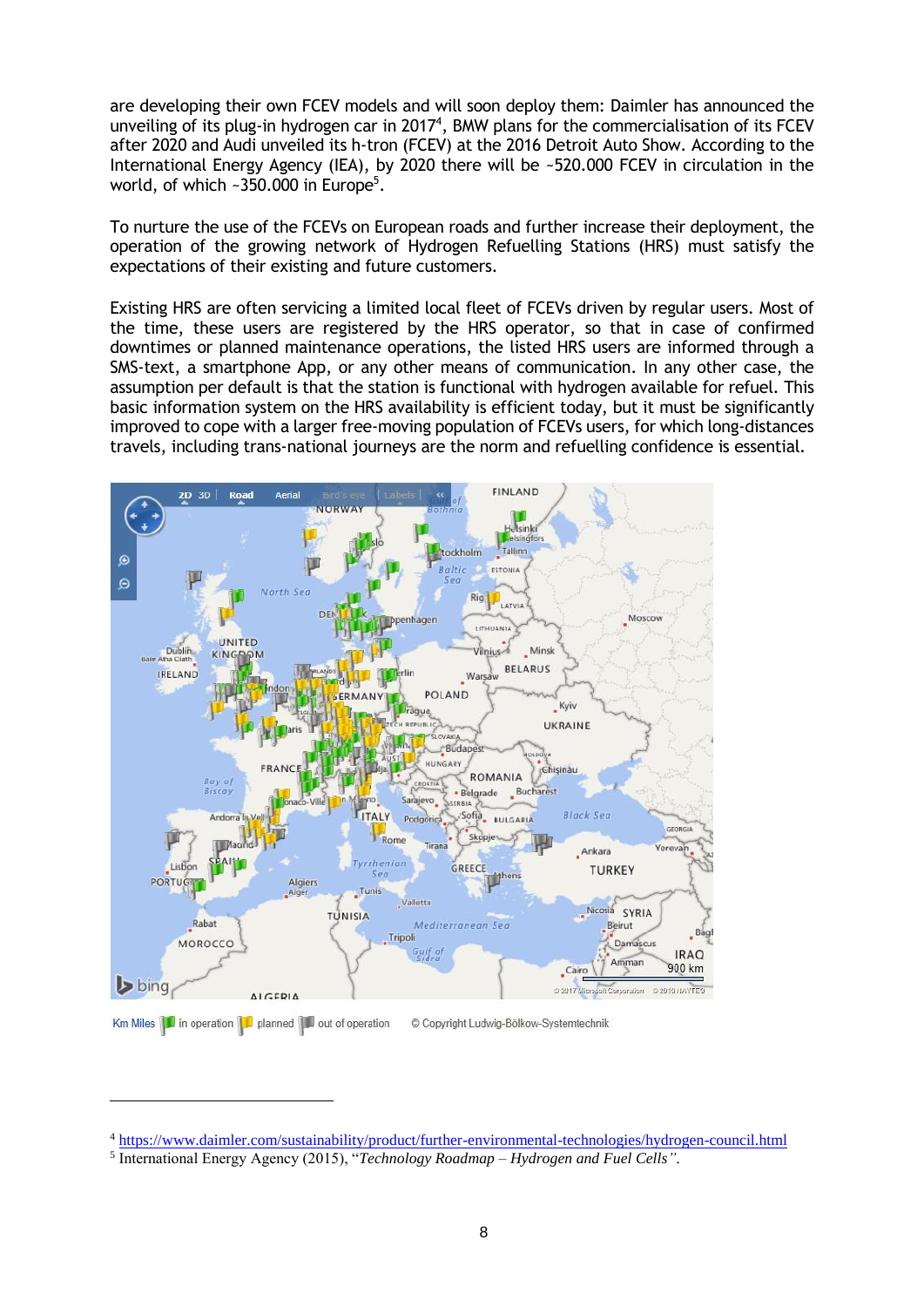#### **Figure 1: Map of HRS in Europe - March 2017<sup>6</sup>**

There are some examples of initiatives for HRS availability system functional at regional or national scale.

Since 2011, the California Fuel Cell Partnership and the U.S. Department of Energy have supported the project SOSS – Station Operational Status System, which aims at providing reliable and recent HRS data to FCEV customers and station operators. By September 30<sup>th</sup> 2016, 24 HRS in California were using SOSS. The project has developed an App: [http://m.cafcp.org.](http://m.cafcp.org/) SOSS is now in its  $4<sup>th</sup>$  phase of implementation (2017 and beyond) with a focus on real-time reporting and upgrades.

In Germany, HIT (Hydrogen Info Terminal)<sup>7</sup> provides through the combination of hardware and software, the availability of a several HRS at the beginning of 2017. The Clean Energy Partnership (CEP), a joint initiative of the German government and industry, led/managed by the German Ministry of Transport and Industry, with the aim to test the suitability of hydrogen as a fuel<sup>8</sup>, has re-launched project HIT in 2016 to reduce the costs of investment and operation, and to improve the reliability of data transmission.

NEL Hydrogen Solutions, a company based in Norway<sup>9</sup>, has started to integrate a similar customer service through weblink Uno-X Pay. Currently the system functions for the HRS operated by NEL in Norway and it offers payment services.

Other HRS builders and operators (AirLiquide, McPhy, etc.) have indicated working on similar remote information systems for the availability of their stations.

These systems provide information to the(ir) public according to defined yet varied criteria, different definitions, and diverse purposes. Unfortunately, at this moment there is no central collection of HRS availability data in the European Union.

A common HRS availability data system would mean that HRS operators would be in a position to provide reliable and updated info, to reduce downtime for repair and to reduce of maintenance costs. In turn, this would lead to an increase of sales through reduction of downtimes, increase of profitability, transparency towards customers and increase of customer satisfaction.

 $\overline{a}$ 

<sup>6</sup> Source: www.H2stations.org by LBST

<sup>7</sup> For the monitoring of the German HRSs the Clean Energy Partnership has set-up an automatic Hydrogen Info Terminal system that provides signals "in-operation" or "out-of-operation" for each dispenser of all the stations.

<sup>8</sup> Source[: https://cleanenergypartnership.de/en/home/](https://cleanenergypartnership.de/en/home/) accessed March 2017

<sup>9</sup> Source[: http://nelhydrogen.com/about/](http://nelhydrogen.com/about/) accessed March 2017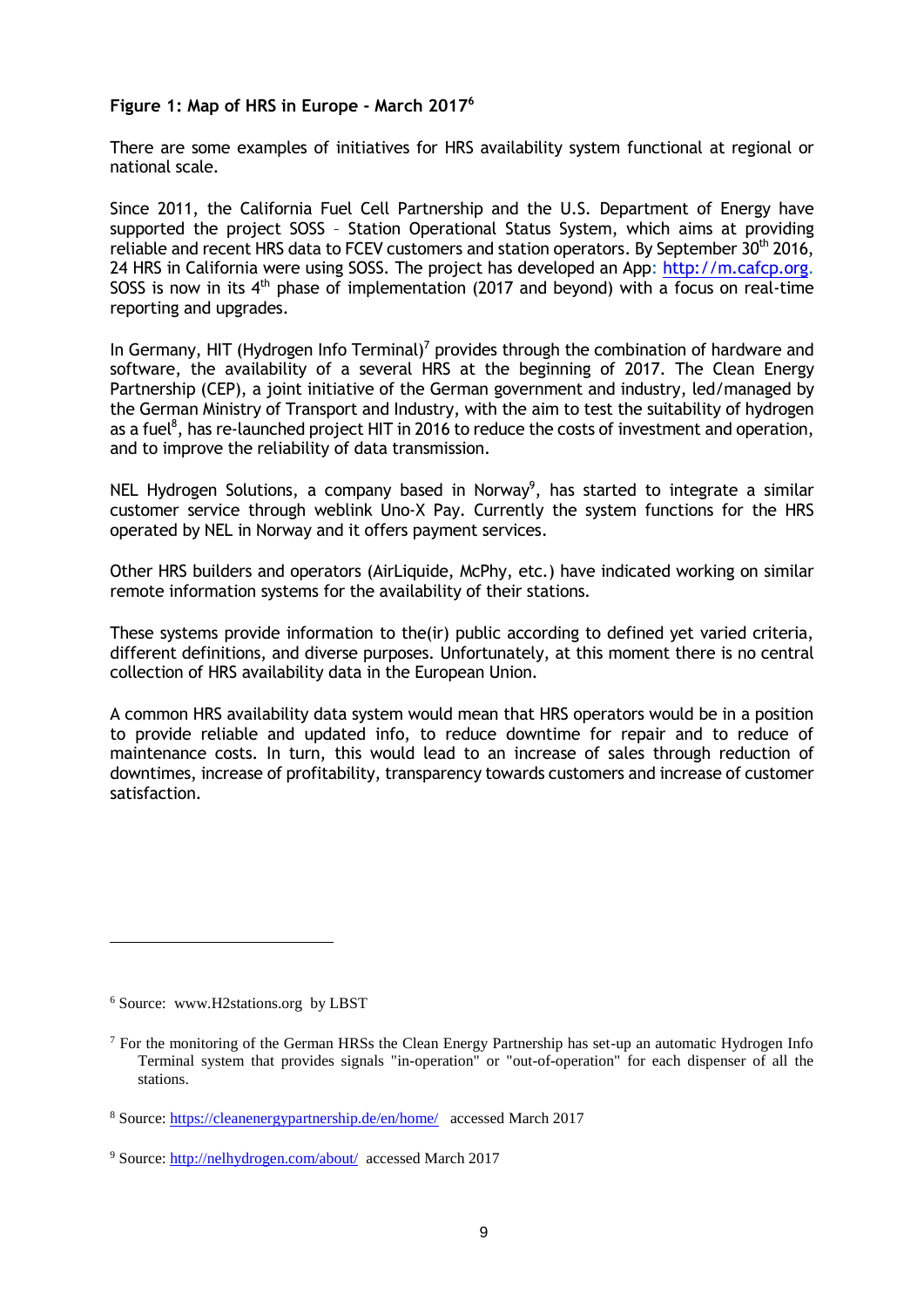### <span id="page-9-0"></span>**2.2. What does the FCH 2 JU do?**

Since its creation, the FCH 2 JU has supported the deployment of FCEVs and corresponding refuelling infrastructure. Recently started projects H2ME<sup>10</sup> and H2ME  $2^{11}$  will quadruple the existing fuel cell fleet in Europe, with a major roll-out of 1.400 of these vehicles to customers in France, Germany, Scandinavia and the UK. These projects, funded by the FCH 2 JU in the framework of H2020<sup>12</sup>, will build 49 HRS in the next 2 years supported by the FCH 2 JU. Other FCH 2 JU funded projects are addressing the main technical hurdles of HRS: compression systems, modular design, safety, footprint, energy consumption, etc. Finally, a study funded by the FCH JU in 2013 provides a roadmap for financing an HRS network in Europe<sup>13</sup>.

### <span id="page-9-1"></span>**2.3. Required services**

In order to provide a HRS satisfactory experience for FCEV users, the FCH 2 JU would like to contract the services of one contractor (or of several contractors acting together) that will setup a system for HRS availability in the European Union. This system aims at giving access to reliable, up-to-date and standardised data on the HRS status.

The HRS availability system will be implemented in at least all public HRS servicing FCEV that are financially supported by the FCH 2 JU.

The system must be dimensioned to handle data feed from at least 1.000 HRS simultaneously and data usage from 5.000 unique users at any time, by 2020.

### <span id="page-9-2"></span>**2.4. Tasks**

 $\overline{a}$ 

The contractor shall implement, improve and update the HRS availability system developed by the FCH 2 JU through a previous first phase procurement procedure<sup>14</sup>. The contractor shall install the developed or equivalent hardware (type A stations) or implement the appropriate API (type B stations) for all existing HRS in Europe by the end of the contract duration. The contractor shall ensure that the HRS availability system collects all appropriate data and is able to display and send this data to any interested third party.

The implementation of the HRS availability system shall be divided into the following tasks:

#### **a) Task 1: Update of the HRS data community**

In order to guarantee the adoption of the HRS availability system on a large basis, the contractor shall build on the engagement with the group of relevant stakeholders set up in the first procurement procedure and expand it if necessary with new players. The contractor is responsible for:

<sup>&</sup>lt;sup>10</sup> More information on H2ME is available here: <http://www.fch.europa.eu/project/hydrogen-mobility-europe>

<sup>&</sup>lt;sup>11</sup> More information on H2ME 2 is available here:<http://www.fch.europa.eu/project/hydrogen-mobility-europe-2> <sup>12</sup> Horizon 2020 - the Framework Programme for Research and Innovation (2014-2020). More information of H2020 is available here[: https://ec.europa.eu/programmes/horizon2020/en/what-horizon-2020](https://ec.europa.eu/programmes/horizon2020/en/what-horizon-2020)

<sup>&</sup>lt;sup>13</sup>The full study report is available here: [http://www.fch.europa.eu/sites/default/files/HRS](http://www.fch.europa.eu/sites/default/files/HRS-finance_FinalReport_0.pdf)[finance\\_FinalReport\\_0.pdf](http://www.fch.europa.eu/sites/default/files/HRS-finance_FinalReport_0.pdf)

<sup>&</sup>lt;sup>14</sup> The documents related to the procedure are available at the following link: <http://www.fch.europa.eu/page/procurements>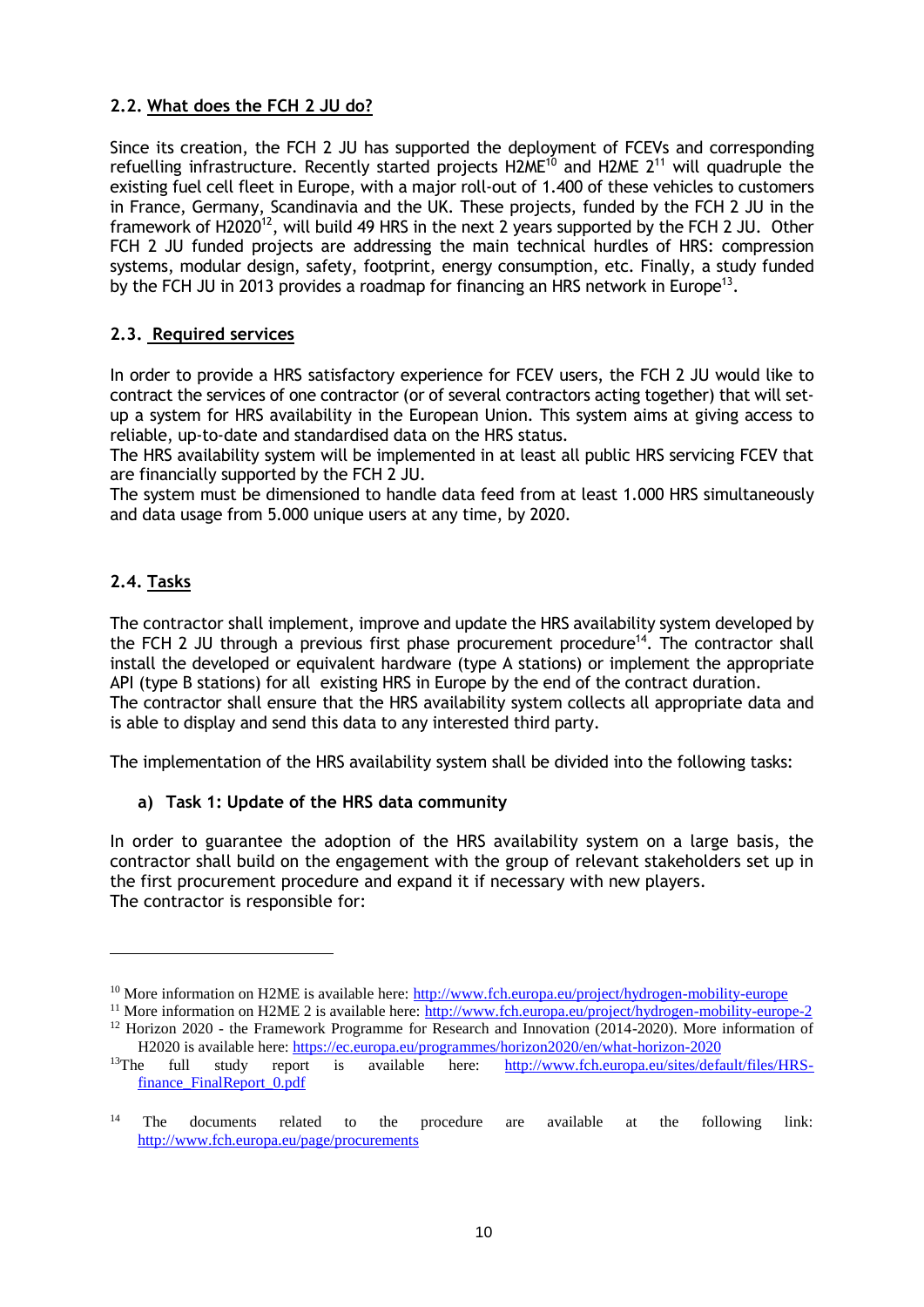- Reaching out to all HRS operators in Europe and show best efforts to secure the adoption of the HRS availability system for all the HRS throughout the EU.
- Animate the HRS data community by organising at least three physical meetings throughout the duration of the contract in which the schedule and progress of the installation of the system is shown and the community can give input and ideas as to how to improve or sustain the system in the future.
- Maintain a registry of the implementation of the HRS availability system and keep alive a list of actors involved in HRS data use.

### b) **Task 2: Roll out of the HRS availability system**

The contractor will use the availability definition established in the first procurement procedure, using the accepted data to determine the five agreed possible status of an HRS.

The contractor will map all publicly accessible HRS in operation or planned to start operation before the end of the contract in the EU and get in contact with the HRS owner and/or operator.

The contractor will put in place the necessary hardware or software to obtain the status of all these HRS based on the hardware and software developed in the first procurement procedure for which the FCH 2 JU will provide the necessary available information (see Annex III).

The contractor is responsible for:

- Updating the HRS database to be provided by the FCH 2 JU with any new, unidentified or planned publicly accessible HRS in the EU by the end of the contract.
- Contact the HRS owners/operators and, together with the FCH 2 JU, convince them to join the HRS availability system.
- Classify the different HRS in type A (need hardware to send the signal) or type B (can send the signal without the need of additional hardware) stations based in the most practical and economical way for the stations to provide the availability status to the HRS availability system.
- Provide a schedule for the implementation of the HRS availability system through all the identified HRS.
- Purchase, build and install the necessary transmitting systems (hardware) for the identified type A stations based on the design reached in the first procurement procedure (as described in the documents provided in Annex III).
- Program and install the necessary API for the type B stations based on the solutions reached in the first procurement procedure (as described in the documents provided in Annex III).
- Ensure that the status signal is refreshed according to the definitions set in the first procurement procedure.
- Agree with the HRS owners/operators how to update the rest of the HRS "static" information based on the information collected in the first phase of the study or any new information agreed with the HRS community and the FCH 2 JU.

#### **c) Task 3: Data collection, storage and access platform**

The objective of the HRS availability system is to ensure that diverse data is efficiently and effectively collected, translated and registered in an open-source language, stored on a secured server, on a platform accessible to third party usage. This system was already set up in the first procurement procedure.

The platform allows access to upload data: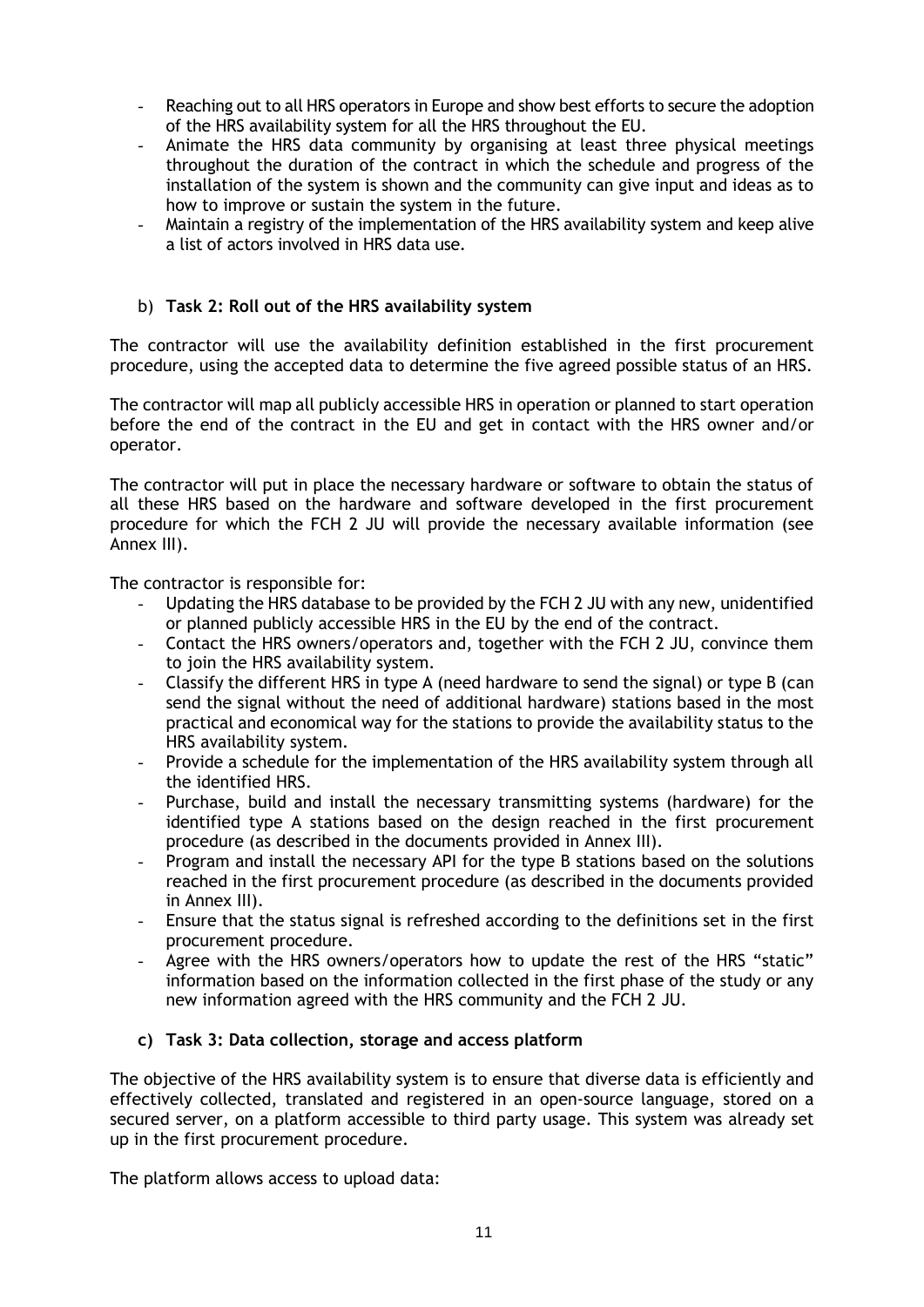By HRS operator, so that information on the availability of the station (planned maintenance for example) or on any other relevant information (change of contact, opening hours, etc.) can be updated.

And download data:

By third party solution providers, for the development and functioning of smartphone Apps, FCEV on-board infotainment screens, satellite navigation, messaging systems, etc.

The contractor is responsible for:

- Maintaining and improving the platform developed in the first procurement procedure. The contractor must ensure continued compatibility for the integration with existing solutions such as HIT in Germany, Uno-X Pay in Scandinavia and any other HRS data collection currently under development in Europe.
- Using open-source formats (language and software) for the outgoing data on HRS availability, so that it is usable by the widest community of third party users.
- Ensuring that the data handling from collection to storage and subsequent access from a server is fully secured and follow strict access rights. Access and changes to HRS data must happen in a protected IT environment.
- Informing the third party solution providers about the location of the data.
- Setting-up the platform to allow for the use of its own data by the data owners and provide basic tools (statistics, graphs, visuals, etc.) for added value usage of the data collected, for maintenance, availability or performance monitoring for example.
- Putting in place a system for regular update to allow of timely inclusion of any new HRS that comes online.
- Putting in place a system to show planned HRS and their situation.
- Providing the necessary information for the FCH 2 JU to be able to contract the maintenance of the system after the contract duration.
- OPTIONAL: suggesting ways to further exploit or use the data gathered by the system.

### **d) Task 4: Define a business model**

To facilitate the uptake of the HRS availability system in Europe by stakeholders, the FCH 2 JU is considering to provide financial support for its implementation during 12 months. The FCH 2 JU would like to ensure that beyond that period the HRS availability system remains active outside any financial support as well.

For this reason, based on the conclusions reached in the first procurement procedure the contractor is responsible for:

- Delivering a plan on the required financing to put in place the HRS availability system and maintain it for all HRS in Europe for the next 2 years.
- Updating the business models for reaching financial self-sustainability of the HRS availability data system.

#### <span id="page-11-0"></span>**2.5. Deliverables and reporting**

### **2.5.1. Reports**

The contractor shall submit four reports. The reports shall be drafted in English, and submitted in electronic format.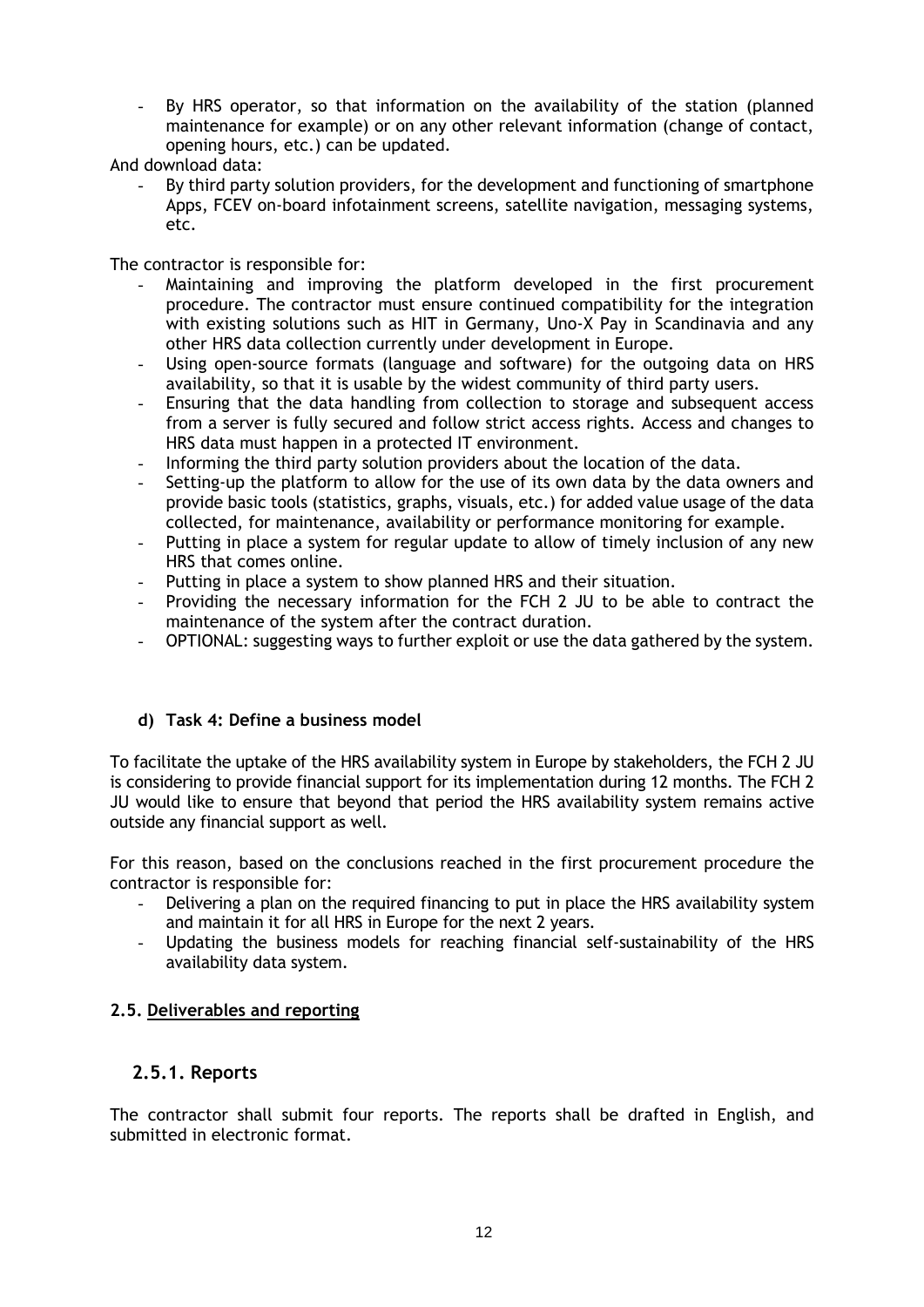**The first status report** is due 3 months after the entering into force of the contract. This report shall present the status of HRS coverage and the schedule to cover the rest of the HRS until the end of the contract.

**Theinterim report** is due for 6 months after the entering into force of the contract. This report shall:

- Provide the list of revised parameters for HRS availability data see Task 2.
- Update on the activities listed under Task 1 and 2.
- Present the status of HRS coverage and the schedule to cover the rest of the HRS until the end of the contract.
- -Provide suggestion of how to handle planned stations (Task 3).

**The second status report** is due 9 months after the entering into force of the contract. This report shall present the status of HRS coverage and the schedule to cover the rest of the HRS until the end of the contract.

**Final report** is due at the end of the contract. This report shall:

- Contain the updated list of HRS.
- Provide a description of the implementation for all 4 tasks. The final report shall be publishable and construed as indicated in Section 3 of this document.

### **2.5.2. Deliverables:**

The platform and additional features for the data collection, storage, maintenance and access – See Task 3.

### **2.6. Terms of payment**

Payments shall be made in accordance with Articles I.5 and II.21 of the Draft Service Contract (annexed to the Invitation to tender).

Pre-financing is not applicable.

An interim payments of 50% may be claimed after the submission of the interim report.

Final payment consisting of the remaining 50 % of the total price may be claimed following the completion and acceptance of all final deliverables described in Section 2.5.

Payments shall be executed only if the Contractor has fulfilled all his contractual obligations by the date on which the invoice is submitted.

#### <span id="page-12-0"></span>**2.7. Cooperation with FCH 2 JU and methodology**

The contractor shall present a methodology to implement the HRS availability system. The rationale behind the proposed methodology must be duly explained and justified.

The contractor shall also interact closely with the FCH 2 JU. A regular feedback shall be provided by a monthly telco and meeting in persons, as it will be agreed depending on the necessity.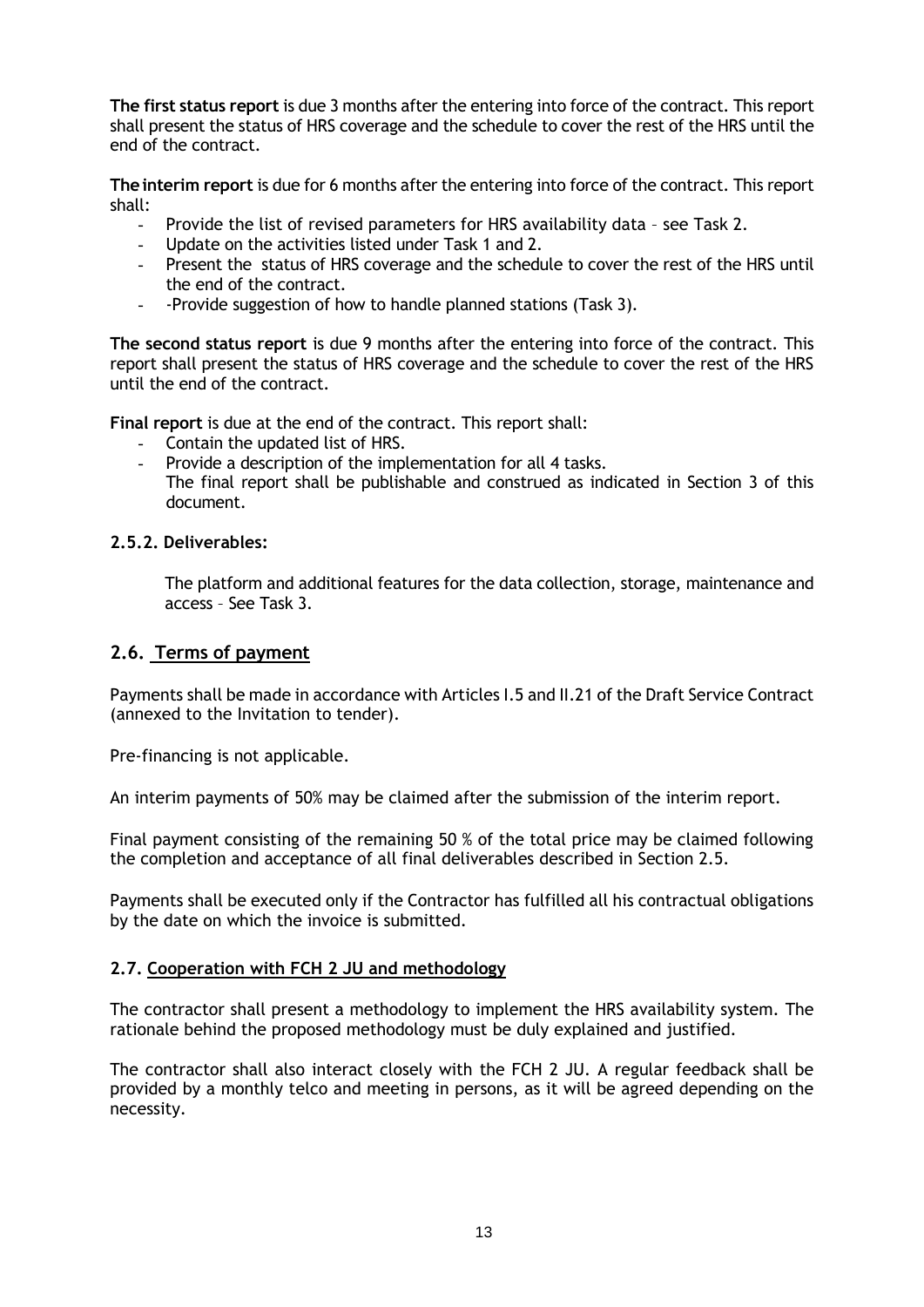## <span id="page-13-0"></span>**2.8. Input by the contracting authority**

The FCH 2 JU will provide access to the platform created as a result of the previous procurement procedure. This includes the information regarding the developed hardware and software.

It will also provide the list of relevant HRS owners/operators it had included in the first procurement procedure.

#### <span id="page-13-1"></span>**3. CONTENT, STRUCTURE AND GRAPHIC REQUIREMENTS OF THE DELIVERABLES**

The contractor must deliver the deliverables as indicated below.

#### <span id="page-13-2"></span>**3.1. Final report (publishable)**

The final study report must include:

- an abstract of no more than 200 words and an executive summary of maximum 6 pages, in English;
- specific identifiers which must be incorporated on the cover page provided by the Contracting Authority;
- the following disclaimer:

*"The information and views set out in this report are those of the author(s) and do not necessarily reflect the official opinion of the FCH 2 JU. The FCH 2 JU does not guarantee the accuracy of the data included in this study. Neither the Commission nor any person acting on the FCH 2 JU's behalf may be held responsible for the use which may be made of the information contained therein."* 

#### <span id="page-13-3"></span>**3.2. Publishable executive summary**

The publishable executive summary must be provided in English and must include:

- specific identifiers which must be incorporated on the cover page provided by the Contracting Authority;
- the following disclaimer:

*"The information and views set out in this [report/study/article/publication…] are those of the author(s) and do not necessarily reflect the official opinion of the FCH 2 JU. The FCH 2 JU does not guarantee the accuracy of the data included in this study. Neither the FCH 2 JU nor any person acting on the FCH 2 JU's behalf may be held responsible for the use which may be made of the information contained therein."* 

#### <span id="page-13-4"></span>**4. EVALUATION AND AWARD**

The evaluation is based solely on the information provided in the submitted tender. It involves the following:

Verification of non-exclusion of tenderers on the basis of the exclusion criteria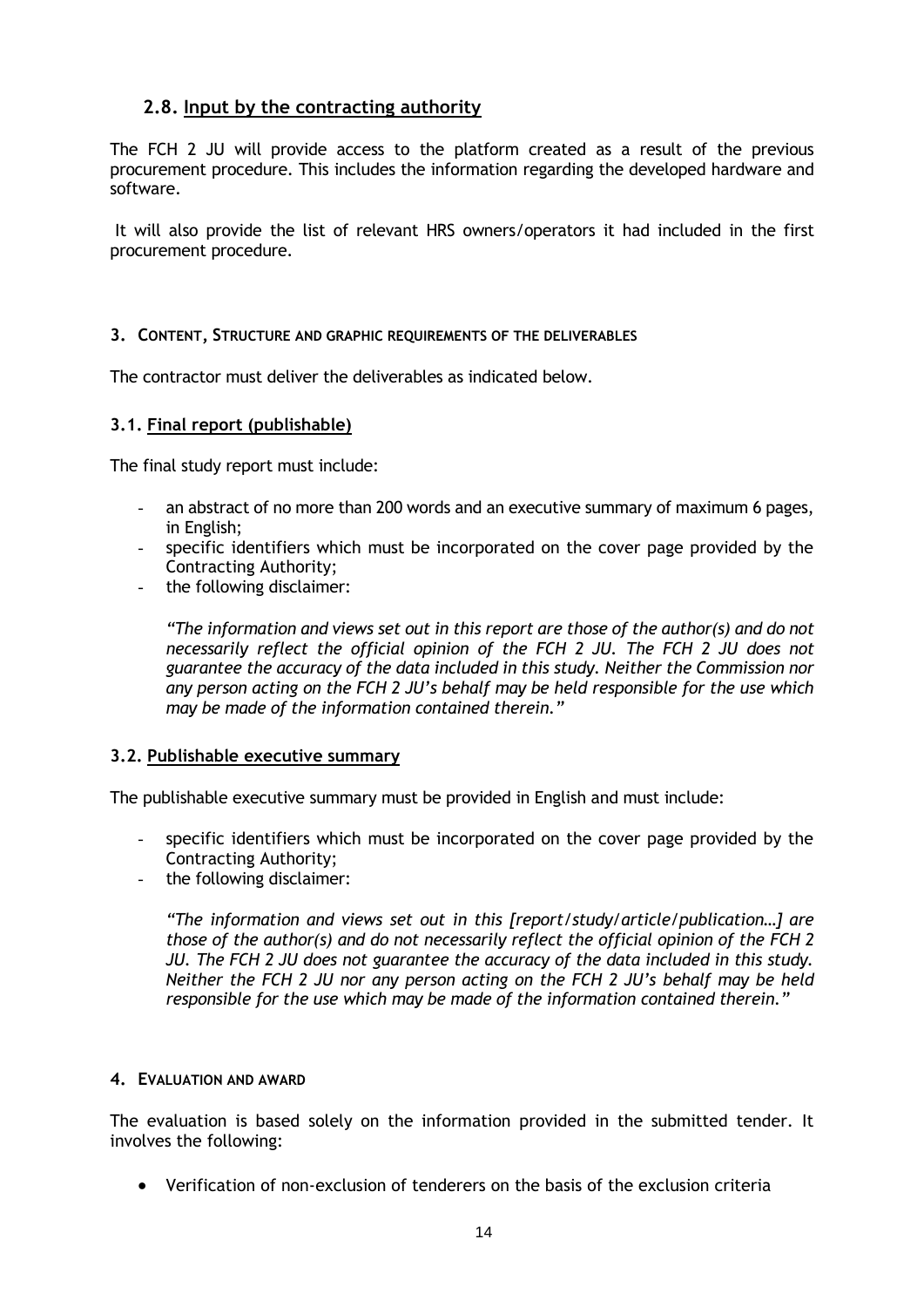- Selection of tenderers on the basis of selection criteria
- Verification of compliance with the minimum requirements set out in these tender specifications
- Evaluation of tenders on the basis of the award criteria

The contracting authority may reject abnormally low tenders, in particular if it established that the tenderer or a subcontractor does not comply with applicable obligations in the fields of environmental, social and labour law.

The tenders will be assessed in the order indicated above. Only tenders meeting the requirements of one step will pass on to the next step.

#### <span id="page-14-0"></span>**4.1. Verification of non-exclusion**

**All tenderers must provide a declaration on honour (see Annex I), signed and dated by an authorised representative, stating that they are not in one of the situations of exclusion listed in that declaration on honour.** 

In case of joint tender, **each member of the group must provide a declaration on honour** signed by an authorised representative.

In case of subcontracting, **all subcontractors whose share of the contract is above 20 %** and/or whose capacity is necessary to fulfil the selection criteria must provide a declaration on honour signed by an authorised representative.

The Contracting Authority reserves the right to verify whether the successful tenderer is in one of the situations of exclusion by requiring the supporting documents listed in the declaration of honour.

The **successful tenderer** must provide the documents mentioned as supporting evidence in the declaration on honour **before signature of the contract** and within a deadline given by the contracting authority. This requirement applies to each member of the group in case of joint tender and to subcontractors whose share of the contract is above 10% .

The obligation to submit supporting evidence does not apply to international organisations.

A tenderer (or a member of the group in case of joint tender, or a subcontractor) is not required to submit the documentary evidence if it has already been submitted for another procurement procedure and provided the documents were issued not more than one year before the date of their request by the contracting authority and are still valid at that date. In such cases, the tenderer must declare on its honour that the documentary evidence has already been provided in a previous procurement procedure, indicate the reference of the procedure and confirm that that there has been no change in its situation.

A tenderer (or a member of the group in case of joint tender, or a subcontractor) is not required to submit a specific document if the contracting authority can access the document in question on a national database free of charge.

#### <span id="page-14-1"></span>**4.2. Selection criteria**

Tenderers must prove their legal, regulatory, economic, financial, technical and professional capacity to carry out the work subject to this procurement procedure.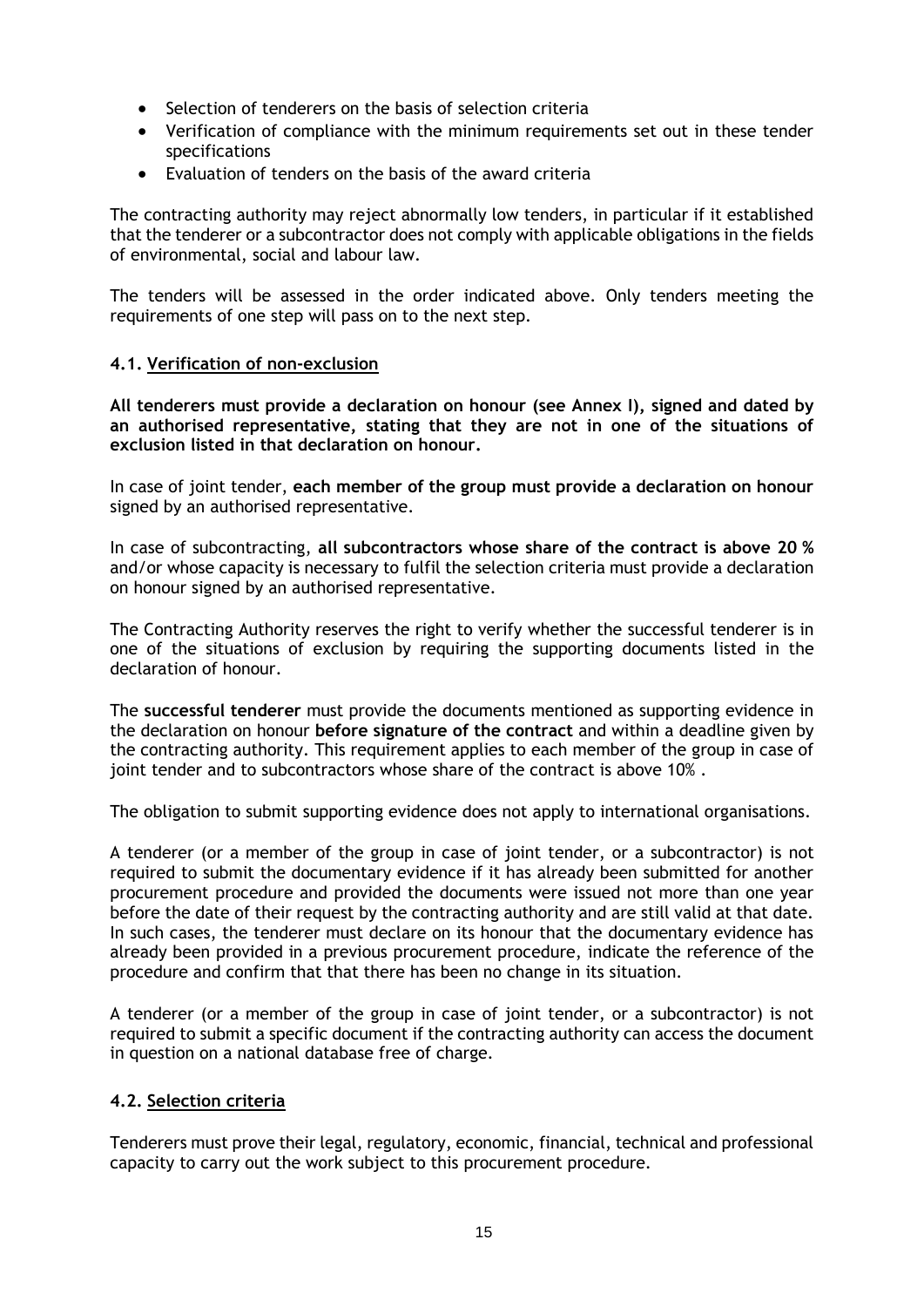The tenderer may rely on the capacities of other entities, regardless of the legal nature of the links which it has with them. It must in that case prove to the Contracting Authority that it will have at its disposal the resources necessary for performance of the contract, for example by producing an undertaking on the part of those entities to place those resources at its disposal.

The tender must include the proportion of the contract that the tenderer intends to subcontract.

### **4.2.1. Declaration and evidence**

The tenderers (and each member of the group in case of joint tender) and subcontractors **whose share of the contract is above 20 %** must provide the declaration on honour (see Annex 1), signed and dated by an authorised representative, stating that they fulfil the selection criteria applicable to them individually. For the criteria applicable to the tenderer as a whole the tenderer (sole tenderer or leader in case of joint tender) must provide the declaration on honour stating that the tenderer, including all members of the group in case of joint tender and including subcontractors if applicable, fulfils the selection criteria for which a consolidated assessment will be carried out.

**This declaration is part of the declaration used for exclusion criteria (see section 4.1) so only one declaration covering both aspects should be provided by each concerned entity.** 

The Contracting Authority **will evaluate selection criteria on the basis of the declarations on honour and evidence required in Section 4.2**. Nevertheless, it reserves the right to require other evidence of the legal and regulatory, financial and economic and technical and professional capacity of the tenderers at any time during the procurement procedure and contract performance. In such case the tenderer must provide the requested evidence without delay. The Contracting Authority may reject the tender if the requested evidence is not provided in due time.

A tenderer (or a member of the group in case of joint tender, or a subcontractor) is not required to submit the documentary evidence if it has already been submitted for another procurement procedure and provided the documents were issued not more than one year before the date of their request by the contracting authority and are still valid at that date. In such cases, the tenderer must declare on its honour that the documentary evidence has already been provided in a previous procurement procedure, indicate the reference of the procedure and confirm that that there has been no change in its situation.

A tenderer (or a member of the group in case of joint tender, or a subcontractor) is not required to submit a specific document if the contracting authority can access the document in question on a national database free of charge.

### **4.2.2. Legal and regulatory capacity**

Tenderers must prove that they are allowed to pursue the professional activity necessary to carry out the work subject to this call for tenders. **The tenderer (including each member of the group in case of joint tender) must provide the following information in its tender if it has not been provided with the Legal Entity Form:** 

- For legal persons, a legible copy of the notice of appointment of the persons authorised to represent the tenderer in dealings with third parties and in legal proceedings, or a copy of the publication of such appointment if the legislation applicable to the legal person requires such publication. Any delegation of this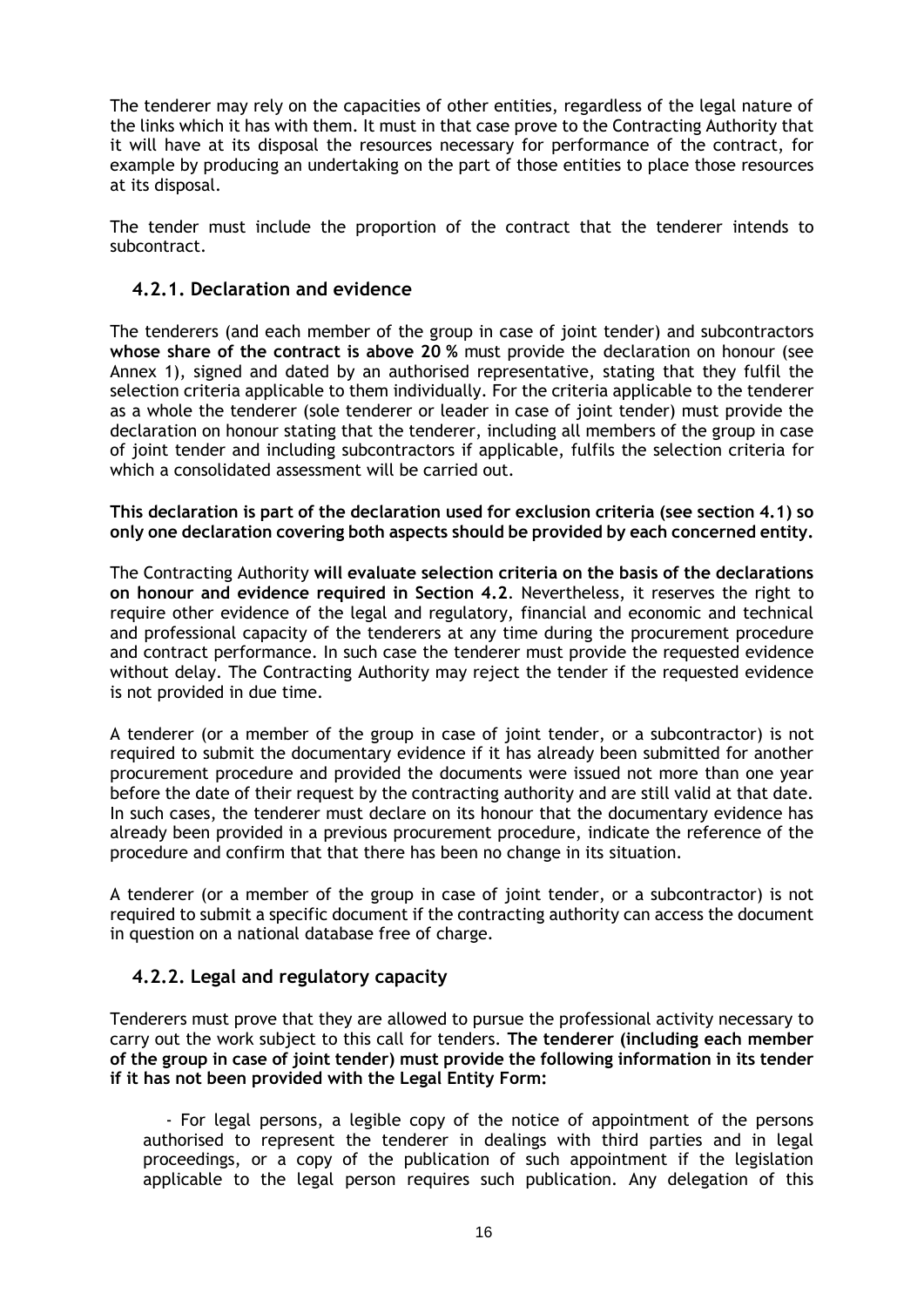authorisation to another representative not indicated in the official appointment must be evidenced.

- For natural persons, if required under applicable law, a proof of registration on a professional or trade register or any other official document showing the registration number.

### **4.2.3. Economic and financial capacity criteria**

The tenderer must have the necessary economic and financial capacity to perform this contract until its end. In order to prove their capacity, the tenderer must comply with the following selection criteria.

- **Criterion F1**: Turnover of the last two financial years above EUR 500,000.00; this criterion applies to the tenderer as a whole, i.e. the combined capacity of all members of a group in case of a joint tender.

#### **Evidence to be provided:**

- Copy of the profit and loss accounts and balance sheet for the last two years for which accounts have been closed from each concerned legal entity;

- Failing that, appropriate statements from banks;

If, for some exceptional reason which the Contracting Authority considers justified, a tenderer is unable to provide one or other of the above documents, it may prove its economic and financial capacity by any other document which the Contracting Authority considers appropriate. In any case, the Contracting Authority must at least be notified of the exceptional reason and its justification. The Commission reserves the right to request any other document enabling it to verify the tenderer's economic and financial capacity.

### **4.2.4. Technical and professional capacity criteria and evidence**

#### **A. Criteria relating to tenderers**

Tenderers (in case of a joint tender the combined capacity of all members of the group and identified subcontractors) must comply with the criteria listed below.

The project references indicated below consist in a list of relevant services provided in the past three years, with the sums, dates and clients, public or private, accompanied by statements issued by the clients.

- **Criterion A1**: The tenderer must prove experience in technical solutions for transport or renewable energy as well as in data collection, data analyses, drafting reports and recommendations.

**Evidence A1:** the tenderer must provide references for 3 projects delivered in these fields in the last three years with a minimum value altogether of  $\epsilon$ 150,000.00.

- **Criterion A2**: The tenderer must prove capacity to work in minimum 2 EU official languages including at least English and German.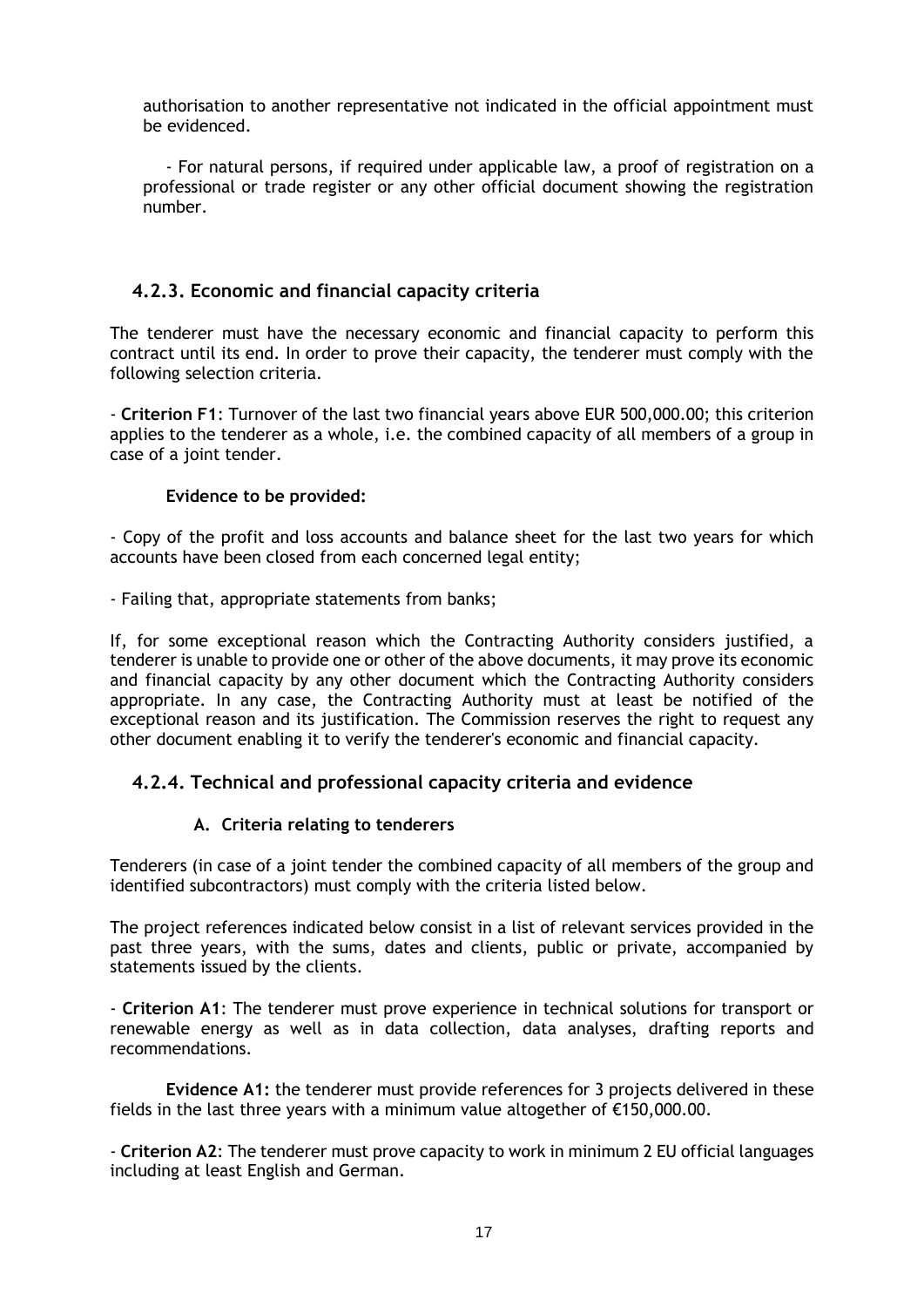**Evidence A2:** the tenderer must provide references for 3 projects delivered in the last three years showing the necessary language coverage.

- **Criterion A3:** The tenderer must prove capacity to draft reports in English.

**Evidence A3**: the tenderer must provide one document of at least 10 pages (report, study, etc.) in this language that it has drafted and published or delivered to a client in the last two years. The verification will be carried out on 5 pages of the document.

# **B. Criteria relating to the team delivering the service:**

The team delivering the service should include, as a minimum, the following profiles.

Evidence will consist in CVs of the team responsible to deliver the service. Each CV should indicate the intended function in the delivery of the service.

**B1 - Project Manager**: At least 5 years' experience in project management, including overseeing project delivery, quality control of delivered service, client orientation and conflict resolution experience in project of a similar size (at least  $\epsilon$  200,000.00), with experience in management of team of at least 2 people.

## **Evidence**: CV

**B2 - Language quality check**: at least 2 members of the team should have at least C1 level in the Common European Framework for Reference for Languages<sup>15</sup> in English and German.

**Evidence**: a language certificate or past relevant experience.

**B3 - Specialist in IT**: Relevant higher education degree or equivalent professional experience and at least 3 years' professional experience in the field.

### **Evidence**: CV

 $\overline{a}$ 

**B4 - Team for data collection**: collectively the team should have knowledge of the following EU languages – English, French, German, and proven experience of 3 years in data collection techniques.

**Evidence**: CV and a language certificate or past relevant experience.

### <span id="page-17-0"></span>**4.3. Compliance with minimum requirements**

Tenders must comply with all the following minimum requirements:

• Agreeing/planning on submitting the Reports, Final Study and Tasks as described in the Technical Specifications.

<sup>&</sup>lt;sup>15</sup> Se[e http://www.coe.int/t/dg4/linguistic/Cadre1\\_en.asp](http://www.coe.int/t/dg4/linguistic/Cadre1_en.asp)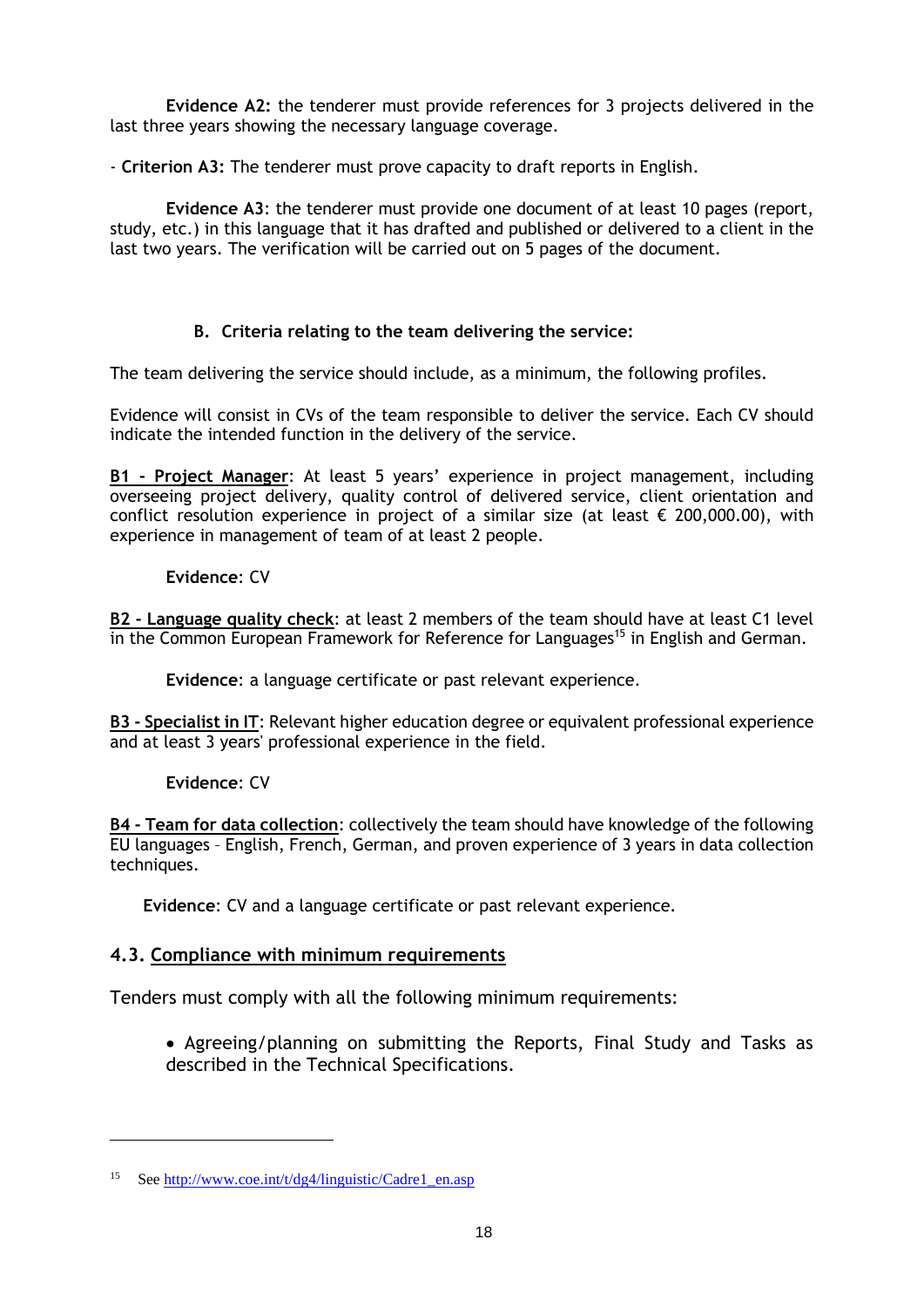- Detailing the estimated budget breakdown.
- Respecting the time limits for submission of deliverables

### <span id="page-18-0"></span>**4.4. Award criteria**

The contract will be awarded based on the most economically advantageous tender, according to the 'best price-quality ratio' award method. The quality of the tender will be evaluated based on the following criteria.

The maximum total quality score is 100 points.

### **General understanding of the global project (32 points – minimum score 50%)**

Sub-criterion 1.1 (8 points – minimum score 50%):

 $\triangleright$  Clarity, relevance and comprehensiveness of the proposed approach in handling the list of tasks and deliverables described in section 3.

Sub-criterion 1.2 (8 points – minimum score 50%):

 $\triangleright$  Shows an understanding of the issues and already defines what success means

Sub-criterion 1.3 (8 points – minimum score 50%):

 $\triangleright$  Already shows analysis and provides first insights that are used in the approach

Sub-criterion 1.4 (8 points – minimum score 50%):

- $\triangleright$  Adds own aspects/views has added unexpected elements that are meaningful to achieve success
- **Quality of the proposed methodology** (48 points – minimum score 50%)

Sub-criterion 2.1 (8 points – minimum score 50%):  $\triangleright$  Provides a detailed description of project organisation and management

Sub-criterion 2.2 (6 points – minimum score 50%)

 $\triangleright$  Specifies clearly the collection and treatment of data

Sub-criterion 2.3 (8 points – minimum score 50%)

 $\triangleright$  Clearly defines scope, milestones and deliverables of work done

Sub-criterion 2.4 (10 points – minimum score 50%):

 $\triangleright$  Clearly articulates approach/methodology to achieve objectives

Sub-criterion 2.5 (8 points – minimum score 50%):